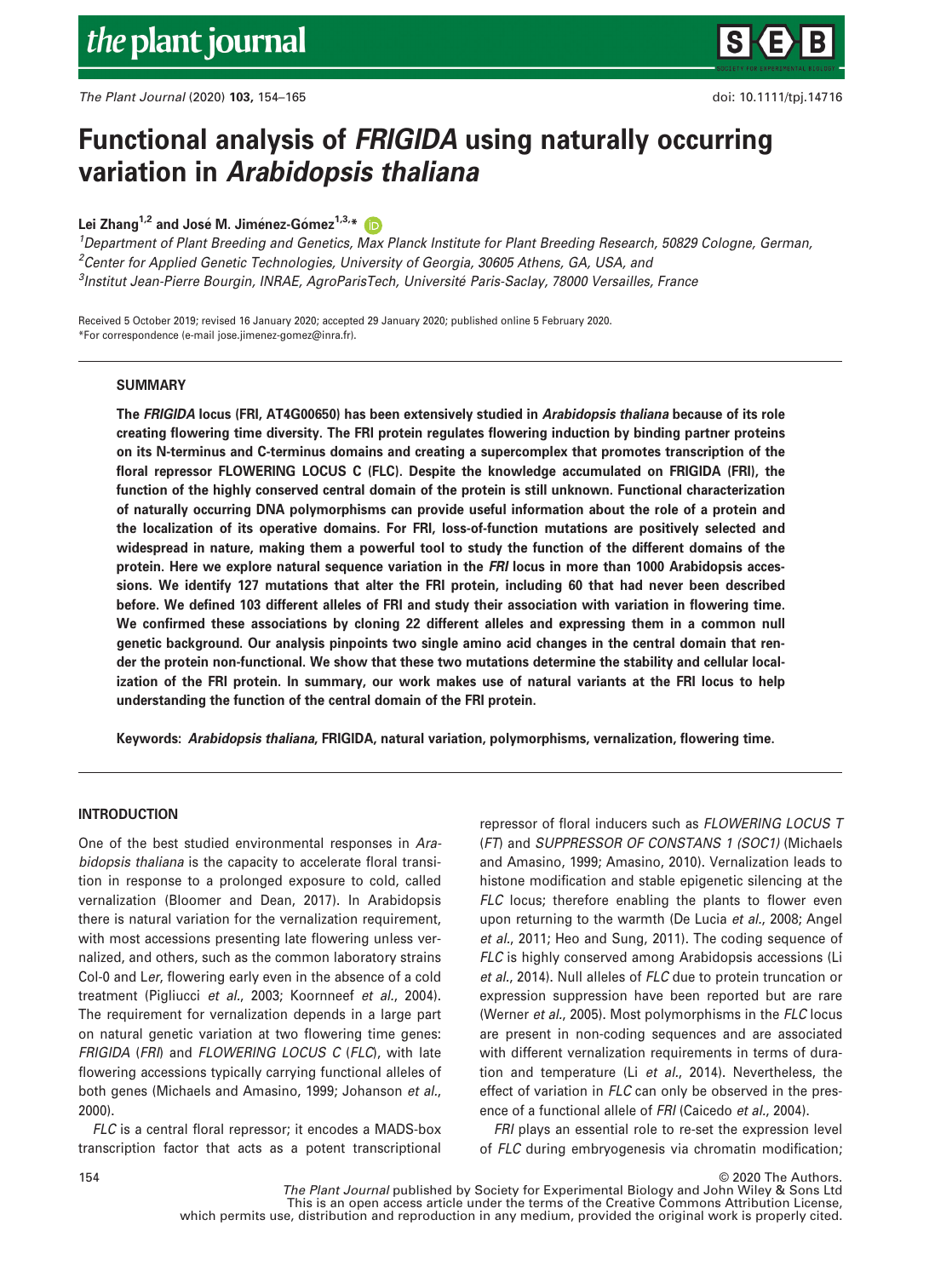ensuring that every generation of newly germinated seedlings requires vernalization to flower despite coming from previously vernalized parents (Sheldon et al., 2008; Choi et al., 2009). The FRI protein acts as a scaffold to form a transcription activation complex by interaction with FRI-GIDA LIKE 1 (FRL1) at the N-terminal, and SUPPRESSOR OF FRIGIDA 4 (SUF4), FRIGIDA ESSENTIAL 1 (FES1) and FLC EXPRESSOR (FLX) at the C-terminal (Choi et al., 2011). The FRI complex interacts with the H3K4 methyltransferase complex COMPASS-like, HISTONE ACETYLTRANSFERASE OF THE MYST FAMLIY1 (HAM1), SWR1 chromatin remodelling complex (SWR1-C), ubiquitin-conjugating enzyme 1 (UBC1) that promotes H2B monoubiquitination and the cap binding complex that binds to  $5'$  cap of nascent premRNAs (Li et al., 2018). This FRI-containing supercomplex modifies chromatin structure and promotes formation of the FLC  $5'$  to  $3'$  gene loop, establishing a local chromosomal environment that promotes FLC mRNA transcriptional activation and fast elongation (Li et al., 2018). The FRI transcript can be first detected during embryogenesis and continues to be present in all tissues throughout the lifetime of Arabidopsis. This is also true for the FRI protein, although the protein is degraded during cold treatment; suggesting that FRI also plays a role in the downregulation of FLC during vernalization (Hu et al., 2014). FRI encodes a 609 amino acid protein and it is the founding member of the FRIGIDA family, which comprises seven members in Arabidopsis and is characterized by a conserved central region (Risk et al., 2010). Attempts at structural analysis of the FRI protein found that only the central region is soluble (Risk et al., 2010). In grape, the crystal structure of the central region of FRI reveals 14  $\alpha$ -helices linked by loops or short one-turn  $\alpha$ -helices (Hyun *et al.*, 2016). Despite its high degree of conservation, the specific function of the central domain of FRI remains largely unknown.

Extensive nucleotide diversity has been reported at the FRI locus among Arabidopsis accessions from a wide range of latitudes (Hagenblad et al., 2004; Lempe et al., 2005; Shindo et al., 2005) or narrower local collections (Le Corre et al., 2002; Méndez-Vigo et al., 2011). Comparison of the FRI protein sequence from Arabidopsis and its closely related species A. lyrata reveals that the ancestral allele of FRI is the one found in the accession H51 (FRI-H51) (Le Corre et al., 2002). FRI-H51 encodes a fully functional FRI protein that is able to induce FLC expression, thus delaying flowering in the absence of vernalization (Johanson et al., 2000). Most accessions that do not require vernalization to induce flowering carry non-functional alleles of FRI, which typically contain loss-of-function mutations such as premature stop codons or large deletions. The two most widespread FRI alleles in early flowering accessions are found in the common laboratory strain Columbia (Col-0) and Landsberg erecta (Ler). FRI-Col contains a 16-bp deletion, which causes a premature stop codon after 314 amino

# Functional analysis of FRIGIDA natural variation 155

acids, hampering the function of the protein (Johanson et al., 2000). FRI-Ler contains a 376-bp deletion combined with a 31-bp insertion in the promoter region that removes its translational start and greatly reduces the expression of a truncated transcript lacking 42 amino acids in the N-terminal domain (Schmalenbach et al., 2014). Despite this truncation, the FRI-Ler protein is able to upregulate the expression of FLC and delay flowering when expressed at wild-type levels (Schmalenbach et al., 2014). Accessions carrying point amino acid mutations relative to the FRI-H51 allele, especially in the first exon, are widespread in nature; and some of these wild alleles have been shown to confer the vernalization requirement (Gazzani et al., 2003). Because of this, it has been generally accepted that truncated alleles of FRI are non-functional, while alleles encoding full-length protein are functional regardless of the presence of point mutations (Lempe et al., 2005; Shindo et al., 2005; Werner et al., 2005).

In this work, we analyzed sequence variation in the FRI gene in 1135 Arabidopsis accessions for which re-sequencing data are available (1001 Genomes Consortium, 2016). We define 103 different alleles of FRI and select 22 alleles based on flowering time differences between accessions. We then perform heterologous expression of the selected alleles in a common genetic background and identify two loss-of-function mutations in the central domain of the protein. Finally, we show that these mutations determine the stability and cellular localization of the FRI protein, providing clues to the function of the central domain of this protein.

# RESULTS

# Sequence variation in the FRI gene in natural populations of Arabidopsis

We explored allele diversity at the FRI locus using whole genome sequencing data available for 1135 Arabidopsis accessions (1001 Genomes Consortium, 2016). Short reads from all accessions were aligned to a modified Col-0 reference genome in which the non-functional FRI-Col-0 allele was substituted by the functional FRI-H51 allele (Johanson et al., 2000). We then called variants in the FRI gene from the aligned reads. Accessions that presented low coverage and/or heterozygous variants were filtered out, leaving us with 1016 accessions for our analyses. After several rounds of manual curation to discard artefacts, we detected 171 mutations (147 SNPs  $+ 24$  indels) (Table S1). The exact sequence for five large indels could not be obtained using only short read alignments, and was annotated from de novo assemblies of the affected accessions. We annotated all variants with their effect on the FRI protein, resulting in 127 non-synonymous variants. This doubles the number of non-synonymous variants observed in previous works (Le Corre et al., 2002; Gazzani et al., 2003; Werner et al., 2005;

© 2020 The Authors. The Plant Journal published by Society for Experimental Biology and John Wiley & Sons Ltd,

The Plant Journal, (2020), 103, 154–165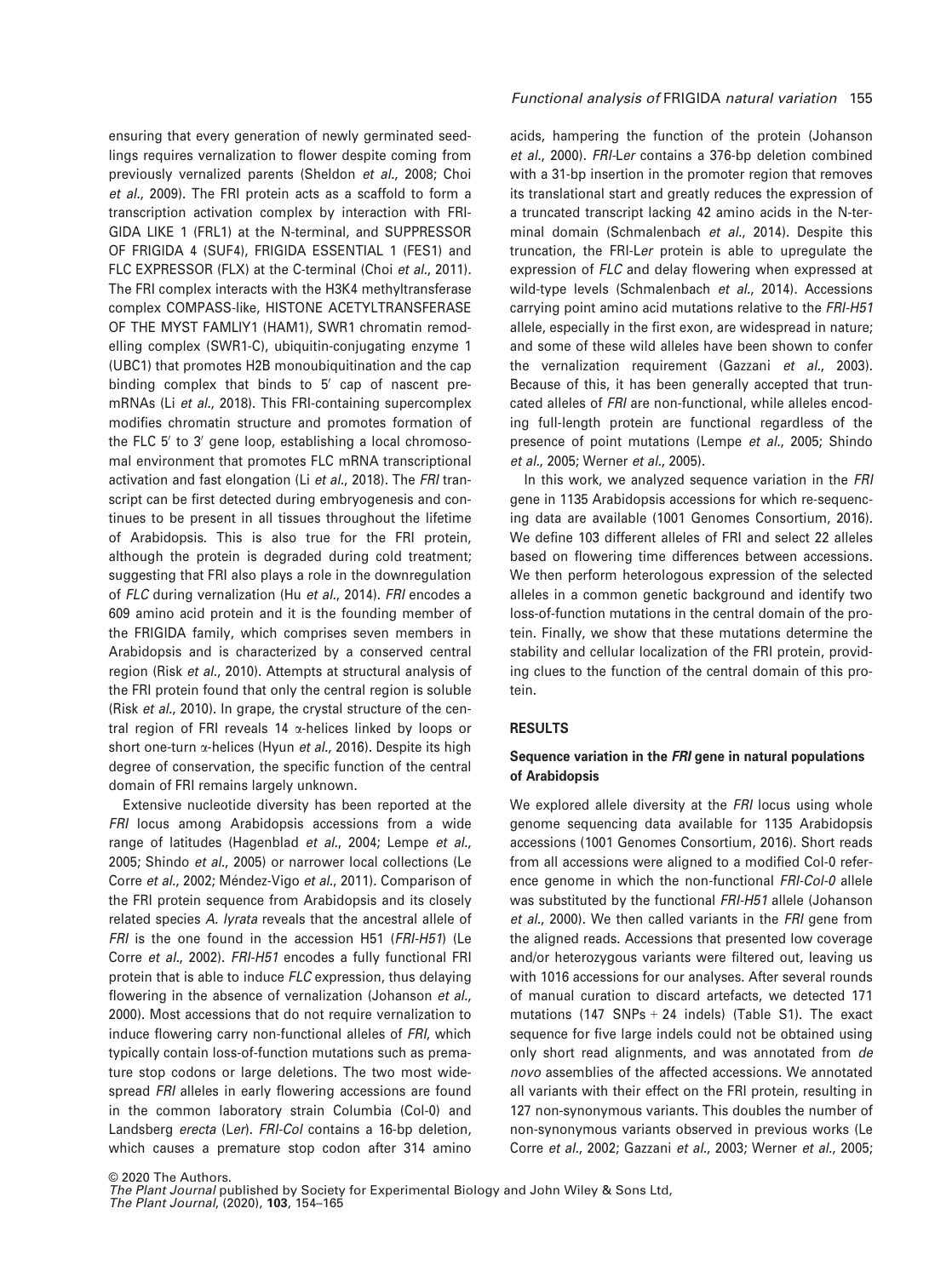

Figure 1. Allelic diversity at the FRI locus in Arabidopsis. Only the 40 most frequent FRI alleles are included. The complete set of alleles can be found in Figure S2.

(a) Maximum likelihood tree for the most frequent alleles found. The H51 allele (a001) was used as the root. Asterisks to the right of the names indicate alleles selected for functional characterization in this work.

(b) Graphical representation of sequence differences between each allele and the a001 allele. Background colour represents putatively functional (grey) and nonfunctional (red) alleles. Black open circles represent non-synonymous single nucleotide polymorphisms (SNPs). Rectangles and triangles represent deletions and insertions, respectively, and the numbers inside indicate their length in bp. Blue symbols indicate non-frameshift indels. Red symbols indicate frameshift indels or stop codon gain/losses, all of which are considered to putatively disrupt the function of the protein.

(c) Number of accessions (in log<sub>2</sub> scale) carrying each allele. Alleles carrying putative loss-of-function mutations are coloured in red.

(d) Average flowering time  $\pm$  standard error of the mean of all accessions carrying each allele. Flowering time data were obtained from the Arabidopsis 1001 genomes project as days to the opening of the first flower in plants grown in long days at 16°C (FT16). Alleles carrying putative loss-of-function mutations are indicated in red.

Shindo et al., 2005; Méndez-Vigo et al., 2011), although it misses 16 of the variants already described (Table S2). Among all variants found, 26 were labelled as inducing loss-of-function alleles: 4 large indels, 14 frameshift indels, 7 premature stop codons, and 1 deletion of the stop codon. These variants included the deletion of the start codon present in the FRI-Ler allele (Schmalenbach et al., 2014) and the frameshift deletion that defines the FRI-Col-0 allele (Johanson et al., 2000). Measures of selection using these polymorphisms confirmed previous reports of positive selection on the FRI gene and population expansion in Arabidopsis (ds/dn = 3.98, Tajima's  $D = -2.12$ ) (Johanson et al., 2000; Le Corre et al., 2002; Le Corre, 2005; Toomajian et al., 2006). Interestingly, non-synonymous changes and indels accumulated preferentially outside the central region of the gene (Figure S1), suggesting an essential role of this conserved part of the protein (Risk et al., 2010).

We defined 103 distinct FRI alleles based only on nonsynonymous changes (Figures 1 and S2 and Table S3). The majority of accessions (61.8%) carried one of six alleles, including the H51 allele (a001), the non-functional alleles present in the accessions Ler (a062) and Col-0 (a044) or another three functional alleles (a043, a009, and a100). Putatively loss-of-function mutations were present in 31 alleles distributed among 245 accessions. We found 48 accessions carrying alleles not present in any other accession. We used the published classification of accession in nine STRUCTURE groups based on their genome-wide genotypes to explore the frequencies of FRI alleles across the globe (Table S3) (1001 Genomes Consortium, 2016). As expected, each of the genetically distinct groups presented a different allelic profile for FRI, with one or two alleles being very common in each group (Figure 2). Non-functional alleles were overrepresented among accessions from Central Europe, Germany, and Western Europe; but underrepresented in all other groups ( $P < 0.01$  in Fisher's exact test, Figure S3). Indeed, most central European accessions carry the FRI-Ler allele (a062); most German accessions carry either one of two alleles that are identical except for the 16-bp frameshift deletion characteristic of the Col-0 allele (a043 and a044); and western European accessions carry a variety of non-functional alleles, including some only found in Western Europe (i.e. a003, a041, and a019). Interestingly, the only relict accession that contained a non-functional allele of FRI was Cvi-0, the southern-most accession in the set, which carries an allele with a premature stop codon that is private to this accession (a021, Figures 2 and S2 and Table S1).

We studied the effect of the loss-of-function mutations in the activity of the protein by analyzing previously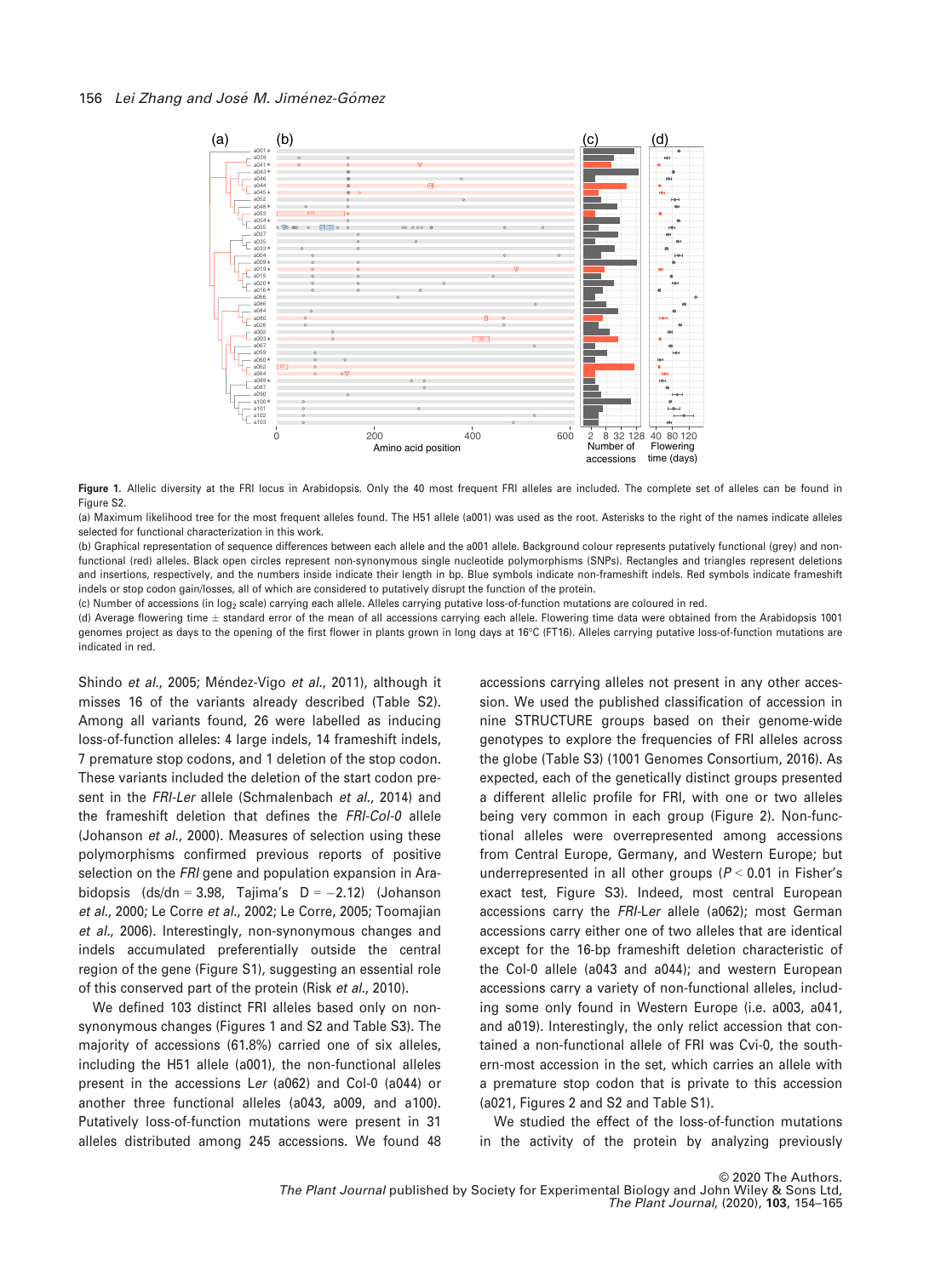Figure 2. FRI allele frequency and distribution among Arabidopsis populations. The number of accessions carrying individual FRI allele in each STRUCTURE group indicated in 1001 Genomes Consortium (2016) is represented in circular bar plots. Allele names are as in Figure 1. Names from low frequency alleles in groups with more than 25 alleles have been removed, and can be found in Table S3. Bars representing putatively non-functional alleles are coloured in red.



reported flowering time in natural accessions (1001 Genomes Consortium, 2016). On average, accessions carrying loss-of-function mutations in FRI flowered significantly earlier than accessions with putatively functional alleles (Figure S4a,  $P < 2e-16$  in ANOVA). As observed previously (Stinchcombe et al., 2004), flowering time from accessions with functional alleles of FRI strongly correlated with latitude, but this correlation disappears in accessions carrying non-functional FRI alleles (Figure S4b). We then studied flowering time variation among accessions grouped by their FRI allele, considering only those alleles sufficiently represented in the population (alleles present in at least three accessions; Figure 1). All alleles containing loss-of-

function mutations accelerated flowering with respect to alleles labelled as functional. Interestingly, alleles a016, a060, and a089 were associated with early flowering despite lacking loss-of-function polymorphisms (Figure 1). These three alleles, together with another 19 alleles selected to maximize sequence variation at the FRI locus, were used to confirm our predictions on the effect of natural polymorphisms in the function of the FRI protein.

## Functional analysis of natural FRI alleles

We cloned and sequenced a region spanning posi $tions - 1372$  bp to  $+2691$  bp from the start codon from 22 different alleles of the FRI locus (Figure 3a and Data S1).

Figure 3. Flowering time of transgenic lines carrying selected alleles of FRI.

(a) Schematic representation of selected FRI proteins including mutations relative to the FRI-Bil-7 allele.

(b) Flowering time of  $T_1$  transgenic lines carrying the FRI alleles shown in (a). All plants were grown under long day conditions. Error bars represent the standard error of the mean. The number in each bar indicates the number of plants analyzed per line. Letters on top of each bar represent significance groups as determined by the Tukey honest significant difference (HSD) test.



© 2020 The Authors. The Plant Journal published by Society for Experimental Biology and John Wiley & Sons Ltd, The Plant Journal, (2020), 103, 154–165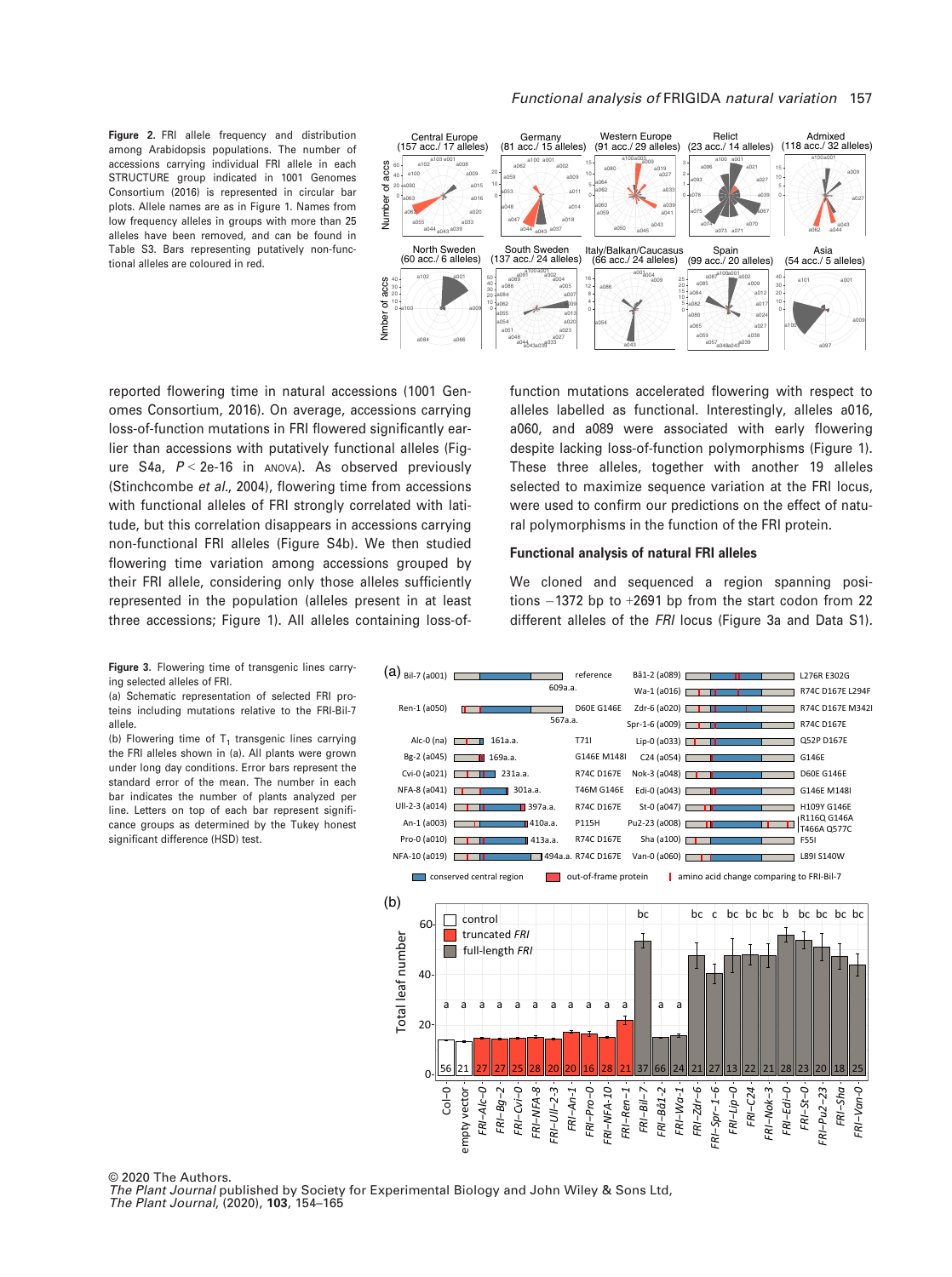



(a) Flowering time of homozygous  $T_3$  lines carrying single insertions of the FRI-Ba1-2, FRI-Wa-1, or FRI-Bil-7 transgenes in comparison with untransformed Col-0. All plants were grown in the greenhouse under long day conditions. The number in each bar indicates the number of individual plants analyzed. (b, c) Relative expression of FRI (B) and FLC (c) in the transgenic lines shown in (a). The aerial part from 10-day-old seedlings grown in long day conditions was

pooled for each replicate, and three biological replicates were used for each line. Expression was normalized to the expression of PP2a and compared with Col-0 using the Tukey HSD test (\*P < 0.05; \*\*\*P < 0.001). In all cases, error bars represent the standard error of the mean.

One of the accessions used, Alc-0, carried an allele with a premature termination codon that was not found in the re-sequenced accessions (Figure 1). Sequence analysis of the promoters of all chosen alleles revealed frequent single nucleotide polymorphisms (SNPs) and small deletions of one to three nucleotides, and a major deletion in the St-0 allele (from -540 to -470 bp), where no known regulator motif had been described (Data S2 and Figure S5).

We studied the functionality of these alleles by measuring flowering time in transgenic lines expressing each allele from its native promoter. To enable comparison, all constructs were transformed onto a wild-type Col-0 background that carried a null allele of FRI and a functional allele of FLC (Schmalenbach et al., 2014). We measured flowering time as total leaf number at the day of the opening of the first flower in the  $T_1$  generation. All lines carrying FRI alleles encoding C-terminal truncated proteins flowered at the same time as Col-0 control plants (Figure 3b). The longest C-terminal truncated allele was that from the accession NFA-10 (a019) that only lacked 115 amino acids, suggesting that essential amino acids for the function of FRI are located beyond amino acid 494. Interestingly, lines carrying the N-terminal truncated FRI-Ren-1 allele flowered significantly later than the control  $(21.8 \pm 1.6$  in FRI-Ren-1 compared with  $14.0 \pm 0.2$  in Col-0,  $P < 0.001$  in *t*-test between the two groups). This is reminiscent of the slight but significant flowering time delay observed with the FRI-Ler allele, in which a deletion overlapping the promoter and start codon of the FRI gene caused expression at low levels of a functional FRI protein lacking the first 42 amino acids (Schmalenbach et al., 2014). It is therefore likely that the large deletion present in the promoter and N-terminal domain of the FRI-Ren-1 allele, although different from the one found in FRI-Ler. has a similar consequence (Figures 3a and S5).

Most FRI alleles encoding full-length proteins significantly delayed flowering when introduced into a Col-0 background (Figure 3b). Interestingly, from the three putatively functional alleles that were selected because their association with early flowering in Figure 1, the FRI-Van-0 (a060) allele delayed flowering time in the transgenic lines, indicating that this allele is functional and that the accessions that carry it may contain mutations in additional flowering time genes or in unsampled regulatory regions. By contrast, non-functional alleles of FRI were confirmed in lines carrying the  $FRI-Ba1-2$  (a089) and  $FRI-Wa-1$  (a016) alleles, which did not flower significantly differently from Col-0 (15.1  $\pm$  0.2 and 15.8  $\pm$  0.6 total leaves in the FRI-Ba1-2 and FRI-Wa-1 lines, respectively, versus  $14.0 \pm 0.2$  in Col-0). In order to better understand the causes for this lack of functionality of the FRI locus, we further investigated the mutations in the FRI-Ba1-2 and FRI-Wa-1 alleles.

# Non-synonymous polymorphisms disrupt FRI-Ba1-2 and FRI-Wa-1

We first confirmed the lack of function in the FRI-Ba1-2 and FRI-Wa-1 alleles in independent  $T_3$  families that were homozygous for a single copy of the transgene. As observed in the  $T_1$  generation,  $T_3$  lines carrying the FRI-Ba<sub>1</sub>-2 and FRI-Wa-1 alleles flowered with a similar leaf number as Col-0 plants, while lines carrying the FRI-Bil-7 allele flowered with a significantly increased number of leaves (Figure 4a). One possibility is that early flowering in the FRI-Ba1-2 and FRI-Wa-1 transgenic lines is caused by low expression of these alleles triggered by the various mutations found in their regulatory regions (Data S2 and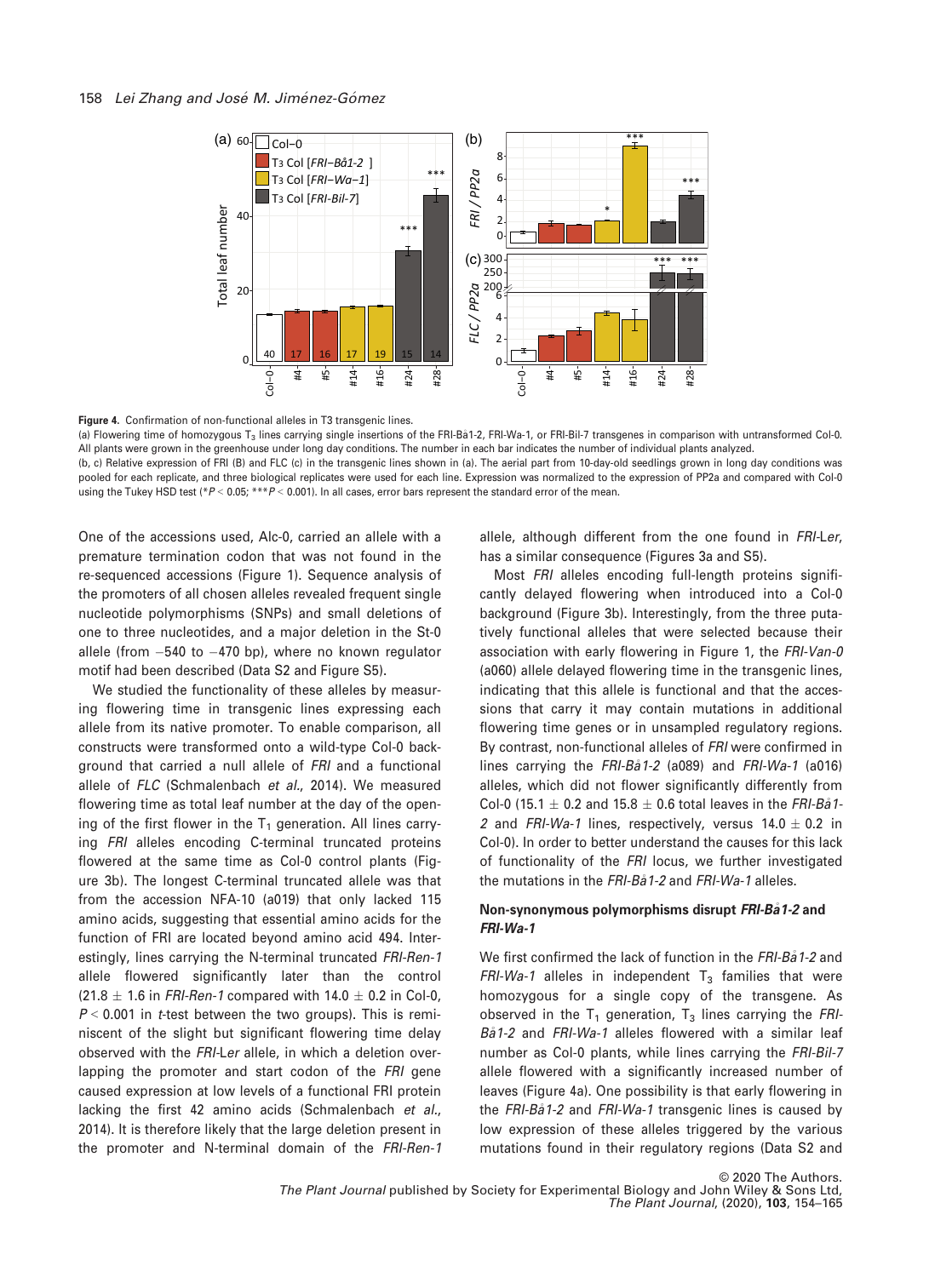

Figure 5. Characterization of amino acid mutations in FRI-Bå1-2 protein.

(a) Flowering time of  $T_1$  transgenic plants and Col-0 control. All transgenic plants were selected on Murashige and Skoog (MS) agar medium containing kanamycin for 7 days; Col-0 plants were grown on MS agar medium without kanamycin. All plants were transplanted to soil and grown under long day conditions in the greenhouse. Numbers inside each bar indicate the number of individual plants analyzed in each line; letters on top of the box represent the significance groups as determined by Tukey honest significant difference (HSD) test.

(b) Confocal images of root tips of 7-day-old seedlings. The root was treated with propidium iodide, which outlined the cells in red. GFP signals from the FRI proteins could only be observed in the cytoplasm or nuclei of transgenic lines but not in the Col-0 plants. One representative image from each genotype is shown.

Figure S5). However, all lines showed either slightly higher or significantly elevated FRI transcription levels in comparison with the control Col-0 plants (Figure 4b), suggesting that the early flowering phenotype of the transgenic lines carrying the FRI-Ba1-2 and FRI-Wa-1 alleles is likely to be caused by coding differences. If that was the case, these alleles, albeit normally expressed, should fail to increase the expression of its main target FLC. Indeed, in contrast with the FRI-Bil-7 allele, the FRI-Ba1-2 and FRI-Wa-1 alleles did not significantly upregulate the expression of FLC (Figure 4c). These results suggested that the aborted functionality of the  $FRI-Ba1-2$  and  $FRI-Wa-1$  alleles is due to coding polymorphisms that render the proteins non-functional.

In terms of their non-synonymous mutations, both the FRI-Ba1-2, and FRI-Wa-1 protein carry amino acid changes in the central domain of the FRI protein, whose function has not been characterized in depth, despite being highly conserved in the Brassicaceae family (Figure S6). The two mutations present in the FRI-Ba1-2 protein (L276R and E302G) resulted in dramatic changes in the chemical properties of the residues. The hydrophobic leucine is replaced by the negatively charged glutamic acid and the positively charged arginine is replaced by the hydrophobic glycine. The mutation in the central domain of FRI-Wa-1 (L294F), replaces the leucine in Bil-7 by a much bulkier phenylalanine. The FRI-Wa-1 allele also carries two amino acid mutations in the N-terminal domain, although these are also present in the functional FRI-Zdr-6 and FRI-Spr1-6 alleles and they are not likely to affect FRI function (Figure 3). In summary, the amino acid changes found in the central domain of the FRI-Ba1-2 and FRI-Wa-1 proteins could potentially compromise their function and provide clues to the role of this domain in the FRI protein.

# Amino acid mutation L276R prevents the nuclear localization of FRI

We studied the effect of the two mutations present in the FRI-Ba1-2 allele on protein function. To do this, we obtained green fluorescent protein (GFP)-tagged versions of the FRI-Bil-7 and FRI-Ba1-2 alleles (FRI-Bil-7-GFP and FRI-Ba1-2-GFP) under the control of their respective native promoter, and performed directed mutagenesis on the FRI-Bil-7–GFP allele to include the individual L276R or E302G mutations (FRI-L276R–GFP and FRI-E302G–GFP). We scored flowering time as total leaf number in the  $T_1$  generation from Col-0 plants transformed with these constructs (Figure 5a). Lines carrying the functional FRI-Bil-7–GFP transgene flowered significantly later than Col-0 plants and lines transformed with the FRI-Ba1-2–GFP allele, indicating that the GFP tag does not interfere with the function of the FRI protein. Among the individual mutations, the lines carrying the FRI-E302G–GFP construct flowered significantly later than Col-0, while those carrying the FRI-L276R-GFP allele did not. This result suggests that the L276R mutation present in the FRI-Ba1-2 protein is sufficient to prevent its normal function.

We characterized the effect of the L276R mutation on FRI by studying its cellular localization in root tip cells, where wild-type FRI accumulates in the nuclei (Kim et al., 2006). The nuclear localization of FRI is essential to its function because the FRI complex delays flowering by causing chromatin modification at the FLC locus (Choi et al., 2011; Li et al., 2018). While a strong GFP signal could be observed in the nuclei of the root tip cells in late flowering lines (FRI-E302G–GFP and FRI-Bil-7–GFP, Figure 5b), the FRI-Ba1-2–GFP, and FRI-L276R–GFP

© 2020 The Authors.

The Plant Journal published by Society for Experimental Biology and John Wiley & Sons Ltd, The Plant Journal, (2020), 103, 154–165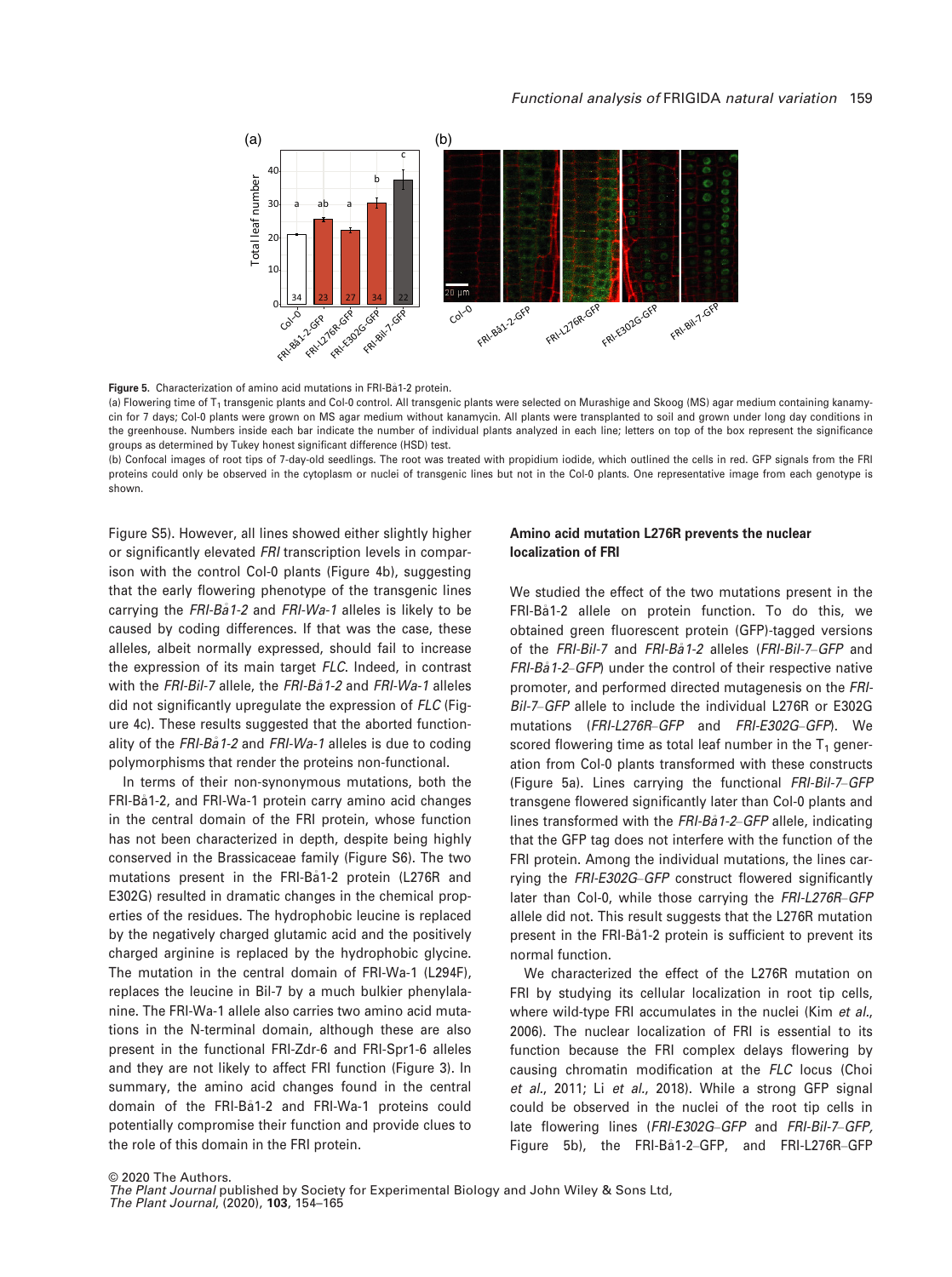

Figure 6. Characterization of L294F amino acid mutation in FRI protein.

(a) Flowering time expressed as total leaf number from homozygous T<sub>2</sub> transgenic lines carrying FRI-L294F–GFP or FRI-Bil-7–GFP. All plants were grown under long day conditions in a greenhouse. The number in each bar indicates the number of plants per line analyzed. Flowering time in each line was compared to Col-0 (\*\*,  $P < 0.05$ , \*\*\*,  $P < 0.001$ ).

(b) Expression of FRI in the same genotypes shown in (a). Aerial part was pooled from 10-day-old seedlings grown in long day conditions. Three biological replicates were used per genotype. Expression was normalized to the expression of PP2a and compared with Col-0 (\*\*\*,  $P < 0.001$ ).

(c) Confocal images of root tips of 1-week-old seedlings grown on MS agar medium under long day condition. One representative image from each line is shown.

(d) Western blot detection of FRI protein using anti-GFP antibodies. Seedlings from the same experiment shown in (c) were pooled for protein extraction. The numbers represent the intensity of the bands.

proteins were observed only in the cytoplasm, suggesting that the L276R mutation in the FRI-Ba1-2 allele affects its ability to enter the nucleus.

## Amino acid mutation L294F disrupts the stability of FRI

To study the effect of the L294F mutation in FRI, we created an artificial FRI-L294F–GFP allele by introducing the mutation in the FRI-Bil-7–GFP construct; which was then transformed into Col-0 plants. Consistent with previous results,  $T_3$  lines carrying the  $FRI-L294F-GFP$  construct flowered early, despite presenting a high expression of the transgene; while lines carrying the FRI-Bil-7–GFP allele showed both significantly high expression of FRI and late flowering (Figure 6a,b). We then studied the localization of both alleles in root tip cells. In contrast with the strong nuclear localized GFP signal in the plants transformed with FRI-Bil-7–GFP, we observed no GFP signal in two of the FRI-L294F–GFP transgenic lines, and only a weak cytoplasmic GFP signal in the third line (Figure 6c). Western blot results using the same plant material agreed with the differences in protein abundance observed under the microscope (Figure 6d). The low accumulation of FRI protein with the L294F mutation suggests that this single amino acid mutation causes instability and degradation of the FRI protein and thus abolishes its function.

## **DISCUSSION**

The analysis of natural variation in flowering time in Arabidopsis focused on the FRI gene from a very early stage. because of its major contribution to this trait (Burn et al., 1993; Lee et al., 1993; Clarke and Dean, 1994). Since its identification (Johanson et al., 2000), multiple studies have surveyed sequence variation at the FRI gene in Arabidopsis (Le Corre et al., 2002; Gazzani et al., 2003; Hagenblad et al., 2004; Shindo et al., 2005; Schmalenbach et al., 2014). With the appearance of short read sequencing, it has become possible to investigate the alleles present in hundreds of individuals with reasonable amounts of time and funds, although obtaining an accurate representation of the mutations in a locus still remains challenging. Unsupervised mutation mining in the FRI locus with 1135 re-sequenced Arabidopsis accessions resulted in the identification of 307 variants, with more than one third of them being artefacts that appear from the alignment of short reads to the borders of large indels or rearrangements. After manual curation of variants and de novo assembly of structural variants, we defined 171 naturally occurring mutations in 1016 accessions, including 26 loss-of-function mutations. As expected, the geographical distribution of these variants was not random, and accessions carrying non-functional FRI alleles were underrepresented among southern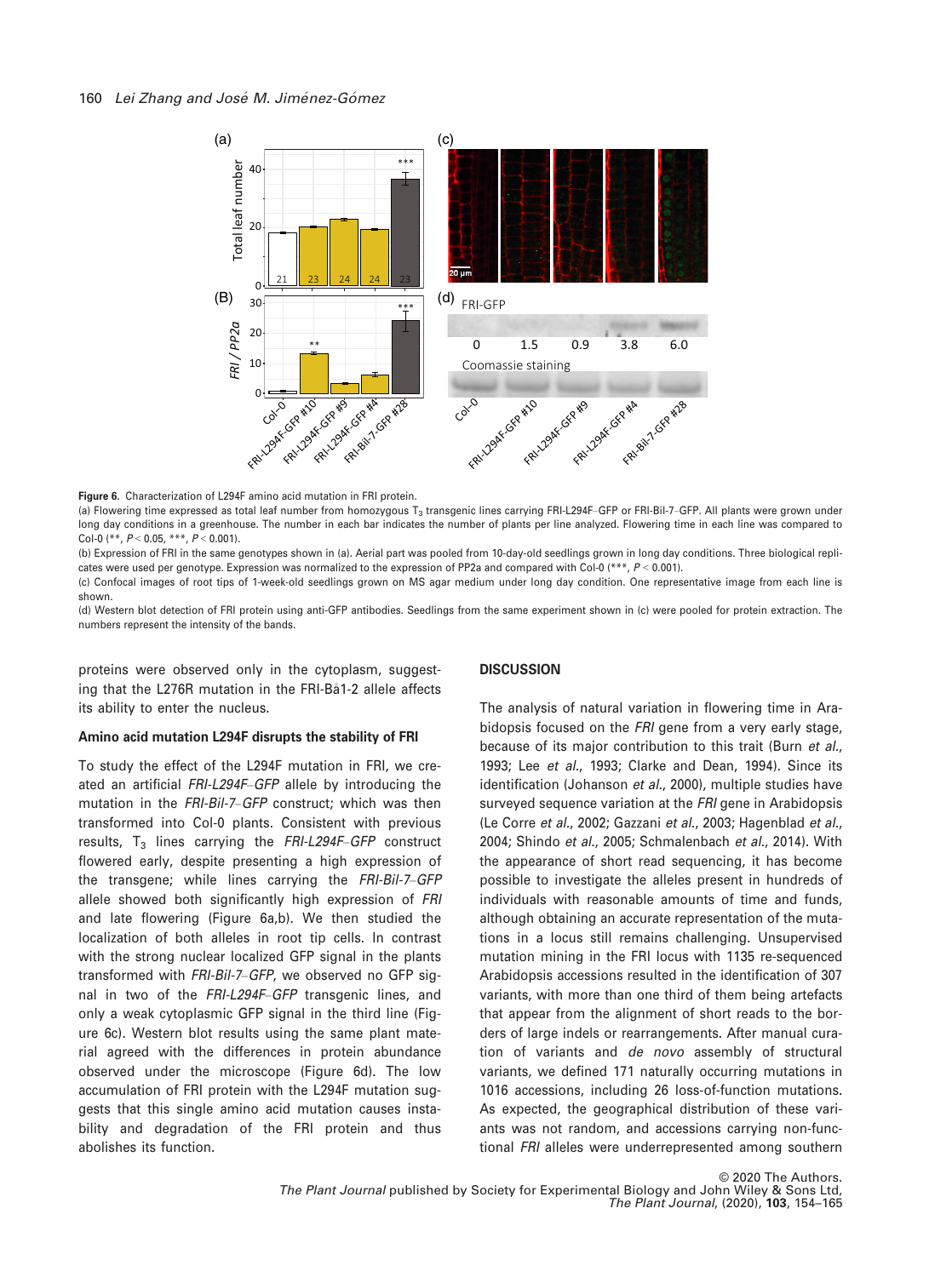and northern European accessions but enriched in central and western European accessions (Figure 2). When particular mutations can be associated to phenotypic differences in the plants that carry them, they provide an opportunity to investigate the role of the different parts of the protein. In this study, we selected 22 alleles carrying a diversity of mutations with the aim to shed light on the function of the different domains of the protein.

All alleles studied functionally, except FRI-Ba1-2, carried mutations in the N-terminal region. This region has been proposed to be under strong selection to generate adaptively significant flowering time variation (Le Corre et al., 2002; Shindo et al., 2005), and it is known to interact with FRL1, which is required for FRI-mediated upregulation of FLC (Choi et al., 2011). In our study, we did not observe significantly different ds/dn ratios for the N-terminal region when compared with the central domain or the C-terminal region, and none of the non-synonymous polymorphisms tested in this region compromised the function of the protein. However, we observed variation in flowering time among the late flowering transgenic lines. It is therefore possible that amino acid substitutions in the N-terminal domain generate subtle differences in protein function that may not be detectable in our study despite our efforts of using large number of independent  $T_1$  lines to minimize the variation due to transgene insertion position and number. Experiments with better control on the dosage of the transgene or using introgression lines would be better suited to evaluate subtle effects of amino acid substitutions in the N-terminal domain of FRI. One of the studied alleles, FRI-Ren-1, presents a partial deletion of the N-terminal domain, presumably forcing translation from a second inframe start codon at position +127, as it has been described for the FRI-Ler allele (Schmalenbach et al., 2014). We have previously shown that the deletion of the first 42 amino acids in FRI-Ler does not affect flowering time, and accessions carrying the Ler-FRI allele show an intermediate flowering phenotype caused by the low expression of the allele due to the deletion in its promoter (Schmalenbach et al., 2014). In this work, we hypothesize a similar situation for the FRI-Ren-1 allele, based on the intermediate flowering time of the transgenic lines expressing this allele (Figure 3). Interestingly, a previous study showed that deletion of the first 50 amino acids in the N-terminal domain of FRI is sufficient to disrupt binding to FRL1 in a yeast-twohybrid system (Choi et al., 2011). The functionality of the FRI-Ren-1 and FRI-Ler alleles suggests that the functional positions in the N-terminal of the FRI protein are located between amino acids 42 and 50. Further work will be needed to explore this hypothesis.

In our study, all alleles presenting truncations in the C-terminal domain appear to be non-functional as they were unable to delay flowering time when compared with Col-0, a fri null mutant (Figure 3). A previous study had

# Functional analysis of FRIGIDA natural variation 161

shown that a truncated FRI protein lacking the last 151 amino acids from the C-terminal domain failed to delay flowering time when expressed in Col-0 (Risk et al., 2010). In fact, Y2H analysis shows that the 150 C-terminal amino acids physically interact with components of the FRI complex such as FLX, SUF4, and FES1 (Choi et al., 2011). In our study, FRI-NFA-10 encodes a FRI protein with a C-terminal deletion including the last 115 amino acids (Figure 3). Therefore, the lack of functionality of this allele allows us to redefine the functional domain of the C-terminal region in FRI to its last 115 amino acids.

Despite its conservation across Brassicaceae (Figure S6), the function of the central domain of FRI has remained elusive. We have identified two non-synonymous mutations in FRI-Ba1-2 and FRI-Wa-1 that disrupt the function of the protein. The single mutation from leucine to arginine at residue 276 in FRI-Ba1-2 prevents the nuclear localization of the FRI protein (Figure 5). We identified five nuclear localization signals (NLS) in the FRI sequence based on the prediction of three bioinformatics tools (Nair et al., 2003; King and Guda, 2007; Sperschneider et al., 2017), but residue 276 is not in the vicinity of any of these NLSs (Figure S7). A recent study hypothesized that the leucine 276 is tightly surrounded by other hydrophobic residues, therefore a mutation to the positively charged arginine may disrupt the core structure of FRI and indirectly affect its ability to enter the nucleus (Hyun et al., 2016). We believe that our study confirms this hypothesis. However, the same study predicted that the mutation at position 302 from positively charged glutamate to glycine would disrupt the protein structure, which we have not been able to confirm through functional studies of the E302G mutation (Figure 5). Interestingly, another mutation at position 294 abolishes the function of FRI in a different fashion. The change from leucine to a bulky hydrophilic phenylalanine in the tightly folded core of the protein may disrupt its folding and cause its degradation, as indicated by its very low accumulation (Figure 6).

In terms of their origin, the L294F mutation is present in six accessions, Wa-1, Wil-1, Wil-2, Litva, Tottarp-2, and Est (Table S1). Although these accessions are distributed along central Europe and south Sweden, all of them have a clear central European ancestry (Figure S8 and Table S3), suggesting a central European origin. The mutation L276R is present in three accessions, Bå1-2, Bå4-1, and Bå5-1, all originally from a single location in Southern Sweden (Figure S8 and Tables S1 and S3), which suggest a recent appearance of the a086 allele and contrasts with the low abundance of non-functional alleles among southern Swedish accessions (Figure 2). Although speculative, it is possible that this recent appearance of accessions that do not need vernalization at such high latitudes could be due to the increase in mean temperatures associated to global warming.

© 2020 The Authors. The Plant Journal published by Society for Experimental Biology and John Wiley & Sons Ltd,

The Plant Journal, (2020), 103, 154–165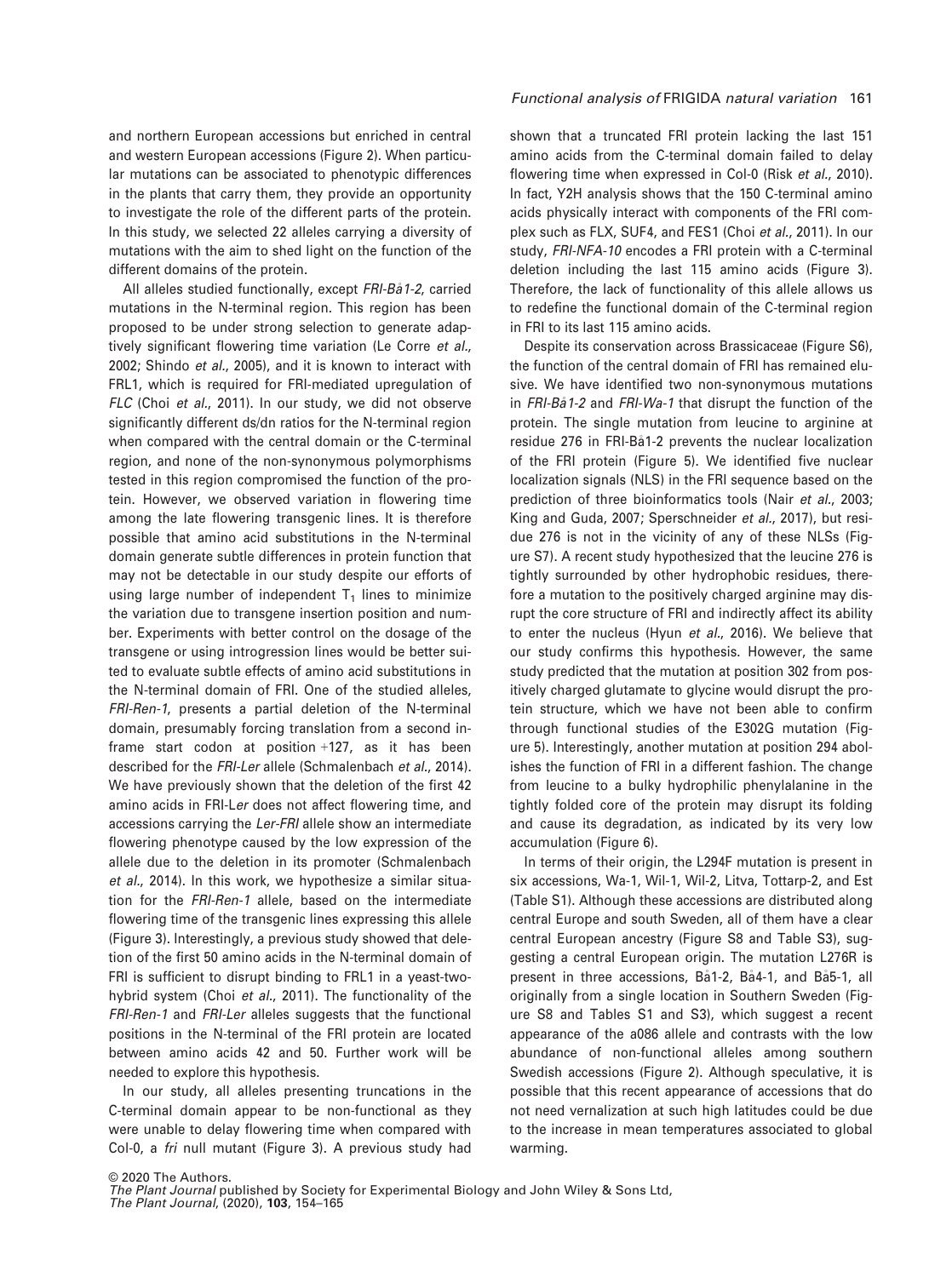In summary, we have surveyed natural variation in the coding sequence of FRI using data from more than 1000 Arabidopsis accessions, allowing us to define the distribution of non-functional alleles in this species and identifying novel variants that can shed light on the function of the protein. According to our results, the central domain of FRI would be implicated both in the stability and nuclear localization of the protein.

## EXPERIMENTAL PROCEDURES

#### Analysis of short reads from 1135 Arabidopsis accessions

We constructed a modified Arabidopsis reference genome by substituting the Col-0 FRI allele in the TAIR10 reference sequence by the functional H51 allele and modifying accordingly the available annotation. Short reads for 1135 Arabidopsis accessions (1001 Genomes Consortium, 2016) were downloaded from SRA (SRP056687) and aligned to the modified reference genome using BOWTIE 2 version 2.3.4.2 with default parameters (Langmead and Salzberg, 2012). Previous to variant calling, reads with mapping quality lower than 5 were discarded using SAMTOOLS v1.7 (Li et al., 2009), duplicated reads were removed using PICARDTOOLS [\(http://](http://broadinstitute.github.io/picard) [broadinstitute.github.io/picard](http://broadinstitute.github.io/picard)) and indels were realigned using GATK INDELREALIGNER (McKenna et al., 2010). Finally, variants on the FRI gene were called simultaneously in all alignments with GATK UNIFIEDGENOTYPER (McKenna et al., 2010). Polymorphisms in the FRI gene were manually curated using the IGV genome browser (Robinson et al., 2011) to remove artefacts due to low coverage or low quality alignments around large indels. In addition, we removed 111 accessions that presented an average coverage over the FRI gene lower than 10, and eight accessions that presented more than one heterozygous variant. We identified five large indels for which the precise sequence could not be determined from the short read alignments. The sequence of these indels was obtained from de novo assemblies of the affected accessions (id: 108, 139, 1070, 5236, 6090, 6390, 7427, 8240, 9121 and 9726) using SPAdes with k-mer size set to 33, 55, 77, and 99, and otherwise default parameters (Bankevich et al., 2012). The resulting de novo assembled contigs were screened for the presence of the FRI gene using BLAST v2.6.0+ (Camacho et al., 2009) and the FRI genomic sequence from the H51 accession. The indel sequence was extracted from the alignment of the positive contigs against the H51 genomic sequence using MUSCLE v3.8.31 (Edgar, 2004). The effect of each polymorphism on the FRI protein was annotated with ANNOVAR (Wang et al., 2010).

The matrix containing 171 polymorphisms and their presence/ absence in all 1016 accessions analyzed was used to generate in silico FRI alleles, giving rise to 130 distinct FRI CDS. In order to calculate ds/dn and the average behaviour of each codon, we constructed codon alignments of the 1016 alleles by excluding insertions. Average ds/dn value between all alleles and the H51 reference as well as the cumulative codon behaviour for indels, non-synonymous and synonymous variants were calculated using SNAP [\(http://www.hiv.lanl.gov](http://www.hiv.lanl.gov)). In this software, ds and dn are calculated as the proportion of observed synonymous and non-synonymous substitutions in the alignments, corrected for multiple hits using the Jukes–Cantor method. Tajima's D was calculated for the complete region of the FRI gene using VCFTOOLS V0.1.15 (Danecek et al., 2011).

Flowering time (from plants grown in long days at 16°C) and STRUCTURE group membership for each accession was obtained from the 1001 genomes project (1001 Genomes Consortium, 2016) ([http://1001genomes.org/tables/1001genomes-FT10-FT16\\_and\\_](http://1001genomes.org/tables/1001genomes-FT10-FT16_and_1001genomes-accessions.html) [1001genomes-accessions.html](http://1001genomes.org/tables/1001genomes-FT10-FT16_and_1001genomes-accessions.html)).

#### Cloning of FRIGIDA alleles

The FRI locus in all accessions analyzed was amplified using Phusion High-Fidelity DNA polymerase using primer FRI-clonF (at position -1552, GGAAGCAAATGACCGTAAAATC) and FRI-clonR (position +2946, TCTCAGTGCTGTATAACTACA). The PCR product was digested with BamHI and EcoRI, whose restriction sites are at -1372 and +2691, respectively, relative to the annotated start codon of FRI in TAIR10. After digestion, the reaction was run in an agarose gel and the expected size band was purified using Gel Extraction Kits (QIAGEN,<http://www.qiagen.com>). All the purified FRI fragments were introduced into pBinDsRed (kindly provided by Ed Cahoon, University of Nebraska) making use of the BamHI and EcoRI restriction sites.

The FRI–GFP fusion protein was generated making use of binary vector pGWB404 (Nakagawa et al., 2007) that contains an in-frame GFP tag downstream of the Gateway recombination site. To do this, the FRI promoter and coding sequence up to the stop codon  $(-1372$  to  $+2293)$  was amplified from the genomic DNA of the accession Bil-7 using the following primers where the AttB sequence for Gateway cloning is marked in parenthesis: FRI-gwF (position -1372) (GGGGACAAGTTTGTACAAAAAAGCAGGCTTA) GATCCCAAAATCTAGTGCCGCCG and FRI-gwR (position +2293) (GGGGACCACTTTGTACAAGAAAGCTGGGTT) TTTGGGGTCTAAT-GATGAGTTACTGC. Mutations L276R, L294F, or E302G were introduced to the amplified DNA fragment of the FRI-Bil-7 allele by site directed mutagenesis, as described in (Ho et al., 1989), using the following overlapping primers where the mutated nucleotides to introduce the amino acid changes are in parentheses: mutL276R-F (position +816) TTGCTTTTAC(G)AGTTGCTTGTTTTG and mutL276R-R (position +838) AACAAGCAACT(C)GTAAAAG-CAAACC; mutL294-F (position +896) GCTGGATTT(T)ATAAGGAT-GAGTGG and mutL294-R (position +872) CCACTCATCCTTAT(A) AAATCCAGC; mutE302G-F (position +899) GAATG(G) GATTGCCGGTGCTTTG and mutE302G-R (position +921) CAAAG-CACCGGCAATC(C)CATTC. The wild-type and mutated FRI-Bil-7 PCR fragments were introduced into pENTR201 and subsequently pGWB404 binary vector. The alleles were named FRI-Bil-7–GFP, FRI-L276R–GFP, FRI-L294F–GFP, and FRI-E302G–GFP respectively.

Inserts in all final constructs were sequenced and verified by comparison with the expected in silico constructs. Subsequently, all constructs were transformed into Agrobacterium tumefaciens strain GV3101 by electroporation. Agrobacteria transformed with pBinDsRed were selected on solid yeast extract protein (YEP) medium containing 50 mg/L kanamycin, 25 mg/L rifampicin and 50 mg/L gentamicin, whereas agrobacteria transformed with pGWB404 were selected on 100 mg/L spectinomycin, 25 mg/L rifampicin and 50 mg/L gentamicin. Positive colonies were confirmed by colony PCR and cultured in liquid YEP medium containing same antibiotics. All constructs, and an empty pBinDsRed vector used as a negative control, were transformed into Col-0 plants by the floral dip method (Clough and Bent, 1998).

#### Selection and phenotyping of transgenic plants

Transgenic seeds carrying pBinDsRed constructs were selected by their red fluorescence under a fluorescence stereomicroscope using monochromatic green light (wavelength c. 580 nm). Transgenic seeds selected in this way were directly sown in soil at the greenhouse under long day conditions for flowering time measurement.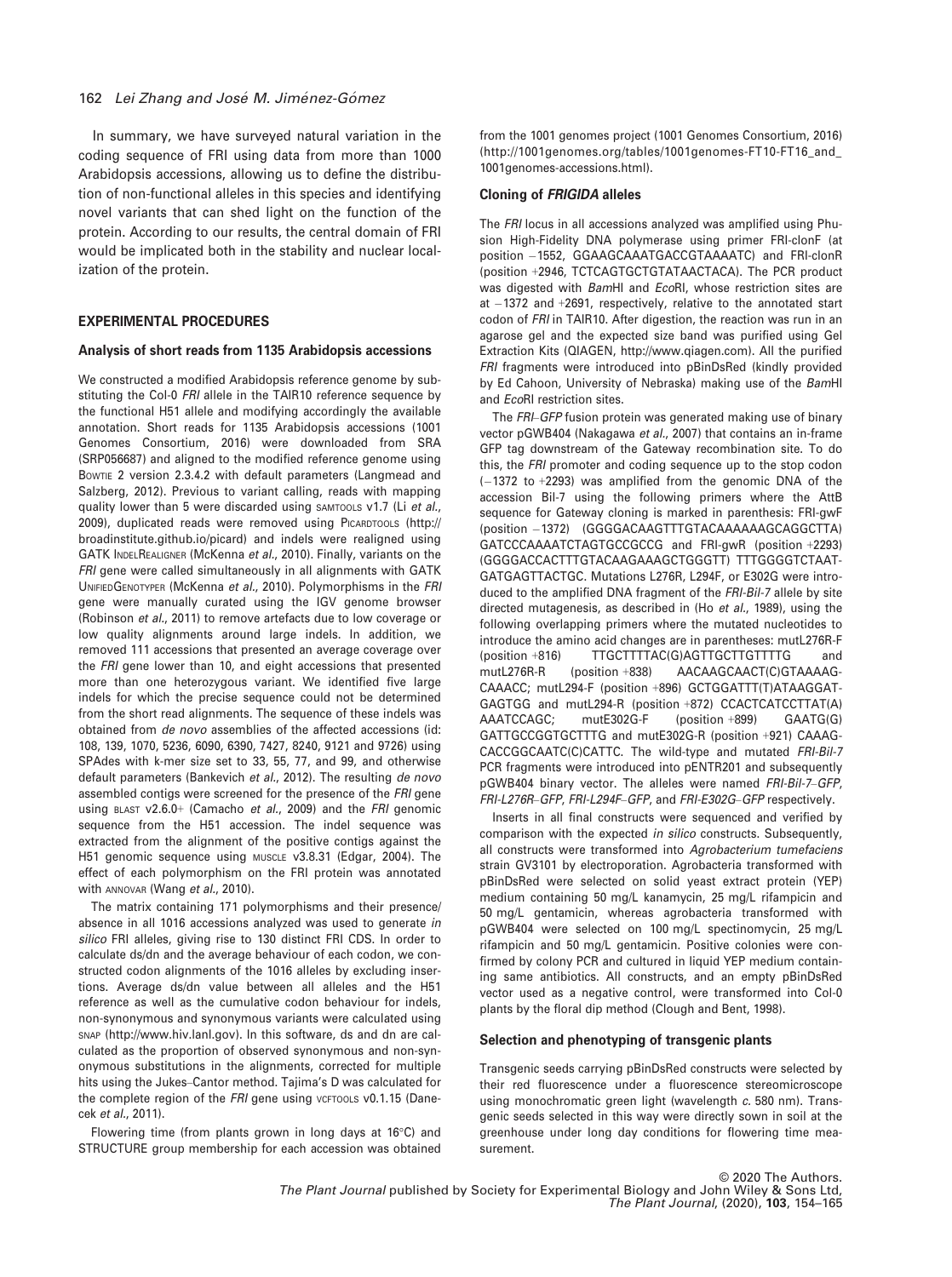Transgenic plants carrying pGWB404 constructs were selected on Murashige and Skoog (MS) agar containing 50 mg/L kanamycin. Surviving  $T_1$  plants were transferred to soil and grown under long day condition in the greenhouse for flowering time measurement. As a control, Col-0 seedlings were grown on MS agar without antibiotics and transferred to soil together with the transgenic plants.

Flowering time in all experiments was recorded as the number of days between seed sowing and flowering, and the number of rosette leaves and cauline leaves on the day when the first flower opened. The ratio between rosette and cauline leaves did not show any variation between the different genotypes in our experiment, so only the total leaf number was used. We found a high correlation between total leaf number and days to the opening of the first flower (Figure S9), but differences between genotypes were larger when using leaf number. Consequently, only total leaf number is reported as a measurement of flowering time. Flowering time measurements in the experiment with all  $T_1$  transgenic plants containing different FRI alleles were terminated at end of the 8th week. All plants not flowering at that time were assigned with the highest recorded total leaf number in the experiment.

## Expression analysis using quantitative real-time PCR

For expression analysis, stratified seeds were sown on pre-soaked soil and grown in a growth chamber in long day conditions for 10 days. Seedlings (leaves plus shoot) were harvested and immediately frozen in liquid nitrogen. Material from 8 to 10 seedlings was pooled for each one of the three biological replicates. Total RNA was extracted using RNeasy Plant Mini Kit (QIAGEN). Contaminating DNA was removed by treatment with TURBO DNA-free<sup>™</sup> Kit (Ambion,<http://www.thermofisher.com>). cDNA was synthesized from 5 µg RNA using SuperScript<sup>®</sup> II Reverse Transcriptase in a 20 µl system (Invitrogen,<http://www.thermofisher.com>). Quantitative RT-PCR was performed on a CFX384 Touch™ Real-Time PCR Detection System using SYBR Green dye (iQ SYBR® Green Supermix; Bio-Rad,<http://www.bio-rad.com>) using the following primers: FRI\_f – TGCCTGATCGTGGTAAAGGGAAG, FRI\_r – GCA CCGGCAATCTCATTCGAAC; FLC\_f – CCGAACTCATGTTGAAG CTTGTTGAG, FLC r - CGGAGATTTGTCCAGCAGGTG; PP2A f -TAACGTGGCCAAAATGATGC, PP2A\_r – GTTCTCCACAACCGC TTGGT. The expression of FRI and FLC was normalized to the expression of PP2A and subjected to further statistical analysis.

#### Microscopic imaging

Transgenic seeds carrying GFP constructs were sterilized and sown on MS agarose medium and grown vertically under long days for 7 days. At this time, whole seedlings were dipped in a solution of propidium iodide (10 mg/ml) for 1 min and rinsed in water. Root tips were cut off and mounted for visualization under confocal microscope (ZEISS LSM800, [http://www.zeiss.com\)](http://www.zeiss.com). The GFP signal was visualized under 488 nm light and the propidium iodide (PI) signal was visualized under 514 nm light. The merged image of both GFP and PI signals are presented.

## Western blot assay

Transgenic seeds carrying GFP constructs were sterilized and sown on MS agarose medium and grown under long days for 7 days. Whole seedlings were pooled and pulverized in liquid nitrogen. Total protein was extracted using protein extraction buffer (PEB; Agrisera Antibodies,<http://www.agrisera.com>) according to the manufacturer's instructions. The protein solution was adjusted to equal concentration and separated on a NuPAGE™ 4-12% Bis-Tris Protein Gel (Thermo Fisher Scientific, [http://www.thermofisher.](http://www.thermofisher.com)

# Functional analysis of FRIGIDA natural variation 163

[com\)](http://www.thermofisher.com). Each sample was loaded twice on the gel allowing separation of the gel in two parts with identical samples. One part of the gel was subjected to Coomassie staining and the other was used for blotting. Anti-GFP and secondary antibodies (Roche, [http://www.roc](http://www.roche.com) [he.com](http://www.roche.com)) were used according to the manufacturer's protocol. Detection was carried out using the Amersham ECL Prime Western Blotting Detection Reagent (GE Healthcare, [http://www.gehealthcare.](http://www.gehealthcare.com) [com\)](http://www.gehealthcare.com) following the manufacturer's protocol and band intensity was analyzed with IMAGEJ software.

## FRIGIDA sequences from different species

FRI protein sequences were downloaded from GenBank. The species used and their GenBank IDs are: Arabidopsis thaliana ([P0DH90.1](http://www.ncbi.nlm.nih.gov/nuccore/P0DH90.1)), Boechera stricta [\(AFJ66199.1](http://www.ncbi.nlm.nih.gov/nuccore/AFJ66199.1)), Arabidopsis lyrata ([ABY51730.1](http://www.ncbi.nlm.nih.gov/nuccore/ABY51730.1)), Tarenaya hassleriana [\(XP\\_010531851.1](http://www.ncbi.nlm.nih.gov/nuccore/XP_010531851.1)), Capsella rubella [\(AFJ66217.1](http://www.ncbi.nlm.nih.gov/nuccore/AFJ66217.1)), Vitis vinifera [\(XP\\_002283789.1](http://www.ncbi.nlm.nih.gov/nuccore/XP_002283789.1)), Brassica rapa ([NP\\_001289004.1\)](http://www.ncbi.nlm.nih.gov/nuccore/NP_001289004.1), Medicago truncatula ([XP\\_003602718.2\)](http://www.ncbi.nlm.nih.gov/nuccore/XP_003602718.2), Camelina sativa ([XP\\_010426308.1\)](http://www.ncbi.nlm.nih.gov/nuccore/XP_010426308.1), Nelumbo nucifera ([XP\\_010250405.1\)](http://www.ncbi.nlm.nih.gov/nuccore/XP_010250405.1), Arabis alpina ([KFK36753.1\)](http://www.ncbi.nlm.nih.gov/nuccore/KFK36753.1). FRI DNA sequences were obtained from the cloned products. All alignment was performed by CLUSTAL OMEGA on the EMBL-EBI website.

## ACKNOWLEDGEMENTS

We thank U. Tartler for invaluable technical assistance. We thank M Koornneef and I. Schmalenbach for helpful comments and discussion. We thank M. Pohe and A. Lautscham for assistance with plant material. We thank G. Coupland for hosting LZ in his laboratory and providing support and supervision. LZ was funded by an International Max Planck Research School PhD fellowship. JMJ-G received funding from ANR projects (ANR-17-ERC2-0013-01, ANR-18-CE92-0039-01 and ANR-17-CE20-0024-02). IJPB benefits from the support of Saclay Plant Sciences-SPS (ANR-17-EUR-0007).

## CONFLICTS OF INTEREST STATEMENT

The authors declare that they have no competing interests to disclose.

## AUTHOR CONTRIBUTIONS

LZ and JMJ-G conceived the research, designed the experiments, analyzed the data, and wrote the manuscript. LZ performed all experiments.

# DATA AVAILABILITY STATEMENT

Sequence data used in this manuscript are available at the Short Read Archive, under project [SRP056687.](info:x-wiley/peptideatlas/SRP056687) All other relevant data can be found within the manuscript and its supporting materials.

## SUPPORTING INFORMATION

Additional Supporting Information may be found in the online version of this article.

Figure S1. Cumulative (a) and non-cumulative (b) index of indels, synonymous SNPs and non-synonymous SNPs for all pairwise comparisons between all 103 FRI alleles (Figure S2). A representation of the canonical FRI protein is depicted in the x-axis, with coiled coil domains highlighted in yellow and the central conserved region highlighted in blue.

Figure S2. Allelic diversity at the FRI locus in Arabidopsis. (a) Maximum likelihood tree for 103 FRI alleles present in the 1135

© 2020 The Authors. The Plant Journal published by Society for Experimental Biology and John Wiley & Sons Ltd, The Plant Journal, (2020), 103, 154–165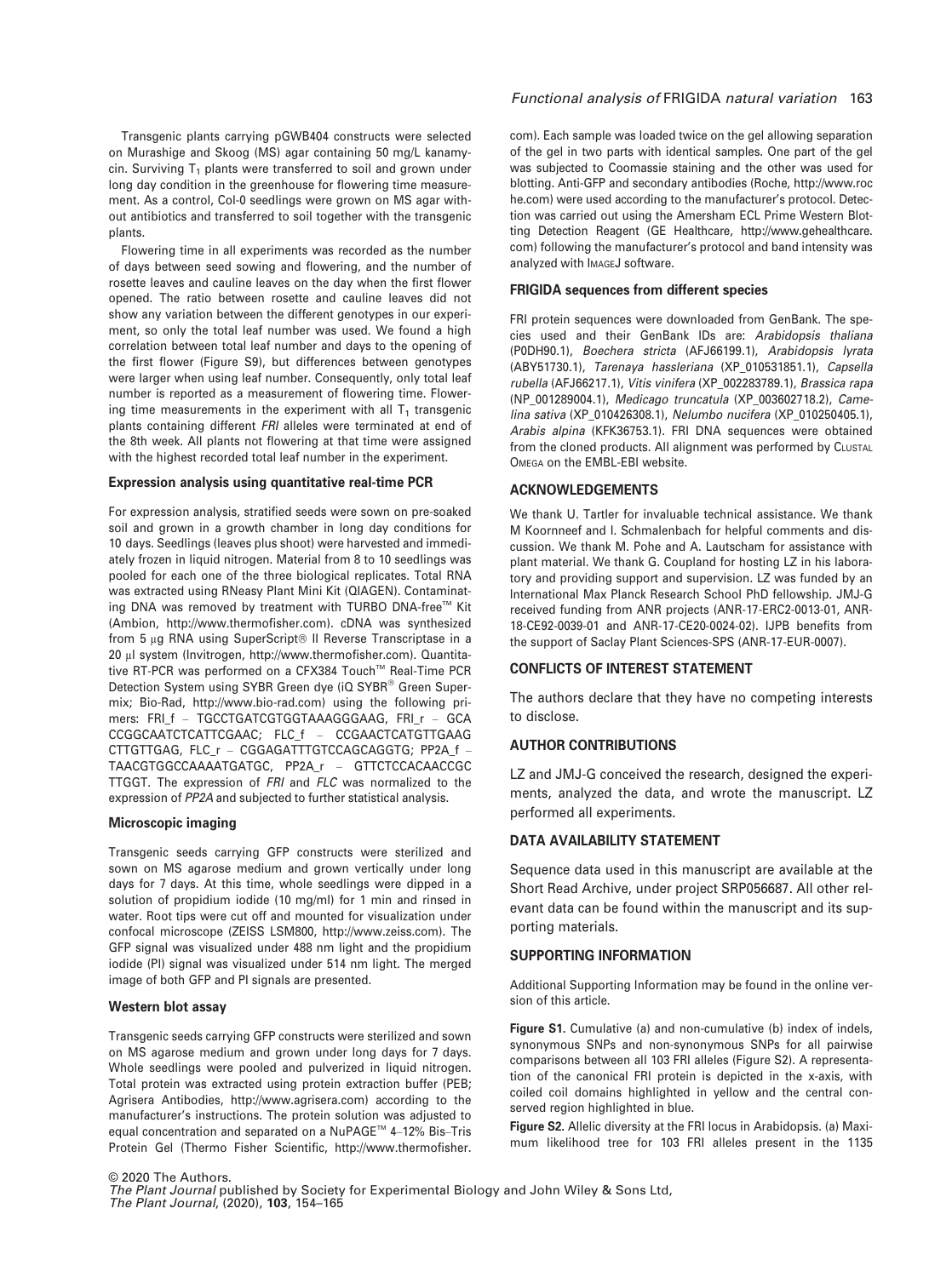## 164 Lei Zhang and José M. Jiménez-Gómez

re-sequenced. The H51 allele (a001) was used as root. Asterisks in the names indicate alleles functionally characterized in this work. (b) Graphical representation of sequence differences between each allele and the H51 allele. Background colour represents putatively functional (grey) and non-functional (red) alleles. Black open circles represent non-synonymous SNPs. Rectangles and triangles represent deletions and insertions, respectively, and the numbers inside indicate their length in bp. Blue symbols indicate non-frameshift indels. Red symbols indicate frameshift indels or stop codon gain/ losses, all of which are considered to putatively disrupt the function of the protein. (c) Number of accessions (in  $log<sub>2</sub>$  scale) carrying each allele. The dotted line indicates the threshold of 2. Putatively non-functional alleles are coloured in red. (d) Average flowering time  $\pm$  standard error of the mean of all accessions carrying each allele. Putatively non-functional alleles are indicated in red. Figure S3. Percentage of putatively functional/non-functional FRI alleles in each of the 10 STRUCTURE population groups. The frequency across all accessions analyzed is shown on the leftmost bar. Divergence from this frequency was calculated using a twosided Fisher's test ( $P < 0.05$ ,  $*P < 0.01$ )

Figure S4. Flowering time of 1016 Arabidopsis accessions classified by the putative functionality of their FRI allele. Flowering time data were obtained from the 1001 genome's project from plants grown in long days at 16°C; and functionality of the FRI allele is as indicated in Table S3.

Figure S5. Graphical representation of polymorphisms found in the FRI alleles cloned and sequenced. All sequences are compared with the fully functional allele in the Bil-7 accession. Light blue blocks represent exons, black tick marks represent SNPs, and red blocks represent deletions.

Figure S6. Sequence alignment of FRI conserved central domain. Alignment of FRI protein sequences from species in the Brassicaceae family (in black) and outside (in grey). Positions 276 and 302 are, respectively, mutated to R and G in FRI-Ba1-2 and are coloured in blue. Position 294 is mutated to F in FRI-Wa-1 and is coloured in red. Alignment was produced with Clustal Omega.

Figure S7. Relative position of L276R amino acid substitution and the predicted nuclear localization signals (NLS) on FRI protein.

Figure S8. Geographical distribution of accessions carrying the L276R (a089) and L294F (a016) mutations. The location of the accession as indicated in the 1001 genome's project is represented with dots in the map. The location for accession Litva, for which no location was available, was set to the capital of Lithuania. Genetic components for each accession are represented in the pie charts.

Figure S9. Correlation between flowering time measured as total leaf number and days to opening of the first flower. Data presented are from the transgenic lines in Figure 3. Differences between lines were greater and less variable when using total leaf number, so this trait was used in all our experiments.

Table S1. Variants found in the FRI locus.

Table S2. Variant comparison with previous works.

Table S3. Allele id and flowering time for each accession.

Data S1. DNA sequences of all FRI alleles cloned in this work.

Data S2. ClustalW alignment of FRI alleles cloned and sequenced in this work.

# **REFERENCES**

- Amasino, R. (2010) Seasonal and developmental timing of flowering. Plant J. Cell Mol. Biol. 61, 1001–1013.
- Angel, A., Song, J., Dean, C. and Howard, M. (2011) A Polycomb-based switch underlying quantitative epigenetic memory. Nature, 476, 105–108.
- Bankevich, A., Nurk, S., Antipov, D. et al. (2012) SPAdes: a new genome assembly algorithm and its applications to single-cell sequencing. J. Comput. Biol. 19, 455–477.
- Bloomer, R.H. and Dean, C. (2017) Fine-tuning timing: natural variation informs the mechanistic basis of the switch to flowering in Arabidopsis thaliana. J. Exp. Bot. 68, 5439–5452.
- Burn, J.E., Smyth, D.R., Peacock, W.J. and Dennis, E.S. (1993) Genes conferring late flowering in Arabidopsis thaliana. Genetica, 90, 147–155.
- Caicedo, A.L., Stinchcombe, J.R., Olsen, K.M., Schmitt, J. and Purugganan, M.D. (2004) Epistatic interaction between Arabidopsis FRI and FLC flowering time genes generates a latitudinal cline in a life history trait. Proc. Natl Acad. Sci. USA, 101, 15670–15675.
- Camacho, C., Coulouris, G., Avagyan, V., Ma, N., Papadopoulos, J., Bealer, K. and Madden, T.L. (2009) BLAST+: architecture and applications. BMC Bioinformatics, 10, 421.
- Choi, J., Hyun, Y., Kang, M.-J. et al. (2009) Resetting and regulation of Flowering Locus C expression during Arabidopsis reproductive development. Plant J. Cell Mol. Biol. 57, 918–931.
- Choi, K., Kim, J., Hwang, H.-J., Kim, S., Park, C., Kim, S.Y. and Lee, I. (2011) The FRIGIDA complex activates transcription of FLC, a strong flowering repressor in Arabidopsis, by recruiting chromatin modification factors. Plant Cell, 23, 289–303.
- Clarke, J.H. and Dean, C. (1994) Mapping FRI, a locus controlling flowering time and vernalization response in Arabidopsis thaliana. Mol. Gen. Genet. MGG, 242, 81–89.
- Clough, S.J. and Bent, A.F. (1998) Floral dip: a simplified method for Agrobacterium-mediated transformation of Arabidopsis thaliana. Plant J. Cell Mol. Biol. 16, 735–743.
- Danecek, P., Auton, A., Abecasis, G. et al. (2011) The variant call format and VCFtools. Bioinforma. Oxf. Engl. 27, 2156–2158.
- De Lucia, F., Crevillen, P., Jones, A.M.E., Greb, T. and Dean, C. (2008) A PHD-polycomb repressive complex 2 triggers the epigenetic silencing of FLC during vernalization. Proc. Natl Acad. Sci. USA, 105, 16831–16836.
- Edgar, R.C. (2004) MUSCLE: multiple sequence alignment with high accuracy and high throughput. Nucleic Acids Res. 32, 1792–1797.
- Gazzani, S., Gendall, A.R., Lister, C. and Dean, C. (2003) Analysis of the molecular basis of flowering time variation in Arabidopsis accessions. Plant Physiol. 132, 1107–1114.
- Genomes Consortium (2016) 1,135 genomes reveal the global pattern of polymorphism in Arabidopsis thaliana. Cell, 166, 481–491.
- Hagenblad, J., Tang, C., Molitor, J., Werner, J., Zhao, K., Zheng, H., Marjoram, P., Weigel, D. and Nordborg, M. (2004) Haplotype structure and phenotypic associations in the chromosomal regions surrounding two Arabidopsis thaliana flowering time loci. Genetics, 168, 1627–1638.
- Heo, J.B. and Sung, S. (2011) Encoding memory of winter by noncoding RNAs. Epigenetics, 6, 544–547.
- Ho, S.N., Hunt, H.D., Horton, R.M., Pullen, J.K. and Pease, L.R. (1989) Sitedirected mutagenesis by overlap extension using the polymerase chain reaction. Gene, 77, 51–59.
- Hu, X., Kong, X., Wang, C. et al. (2014) Proteasome-mediated degradation of FRIGIDA modulates flowering time in Arabidopsis during vernalization. Plant Cell, 26, 4763–4781.
- Hyun, K., Oh, J.E., Park, J., Noh, Y.-S. and Song, J.-J. (2016) Structural analysis of FRIGIDA flowering-time regulator. Mol. Plant, 9, 618–620.
- Johanson, U., West, J., Lister, C., Michaels, S., Amasino, R. and Dean, C. (2000) Molecular analysis of FRIGIDA, a major determinant of natural variation in Arabidopsis flowering time. Science, 290, 344–347.
- Kim, S., Choi, K., Park, C., Hwang, H.-J. and Lee, I. (2006) SUPPRESSOR OF FRIGIDA4, encoding a C2H2-Type zinc finger protein, represses flowering by transcriptional activation of Arabidopsis FLOWERING LOCUS C. Plant Cell, 18, 2985–2998.
- King, B.R. and Guda, C. (2007) ngLOC: an n-gram-based Bayesian method for estimating the subcellular proteomes of eukaryotes. Genome Biol. 8, R68.
- Koornneef, M., Alonso-Blanco, C. and Vreugdenhil, D. (2004) Naturally occurring genetic variation in Arabidopsis thaliana. Annu. Rev. Plant Biol. 55, 141–172.
- Langmead, B. and Salzberg, S.L. (2012) Fast gapped-read alignment with Bowtie 2. Nat. Methods, 9, 357–359.
- Le Corre, V. (2005) Variation at two flowering time genes within and among populations of Arabidopsis thaliana: comparison with markers and traits. Mol. Ecol. 14, 4181–4192.